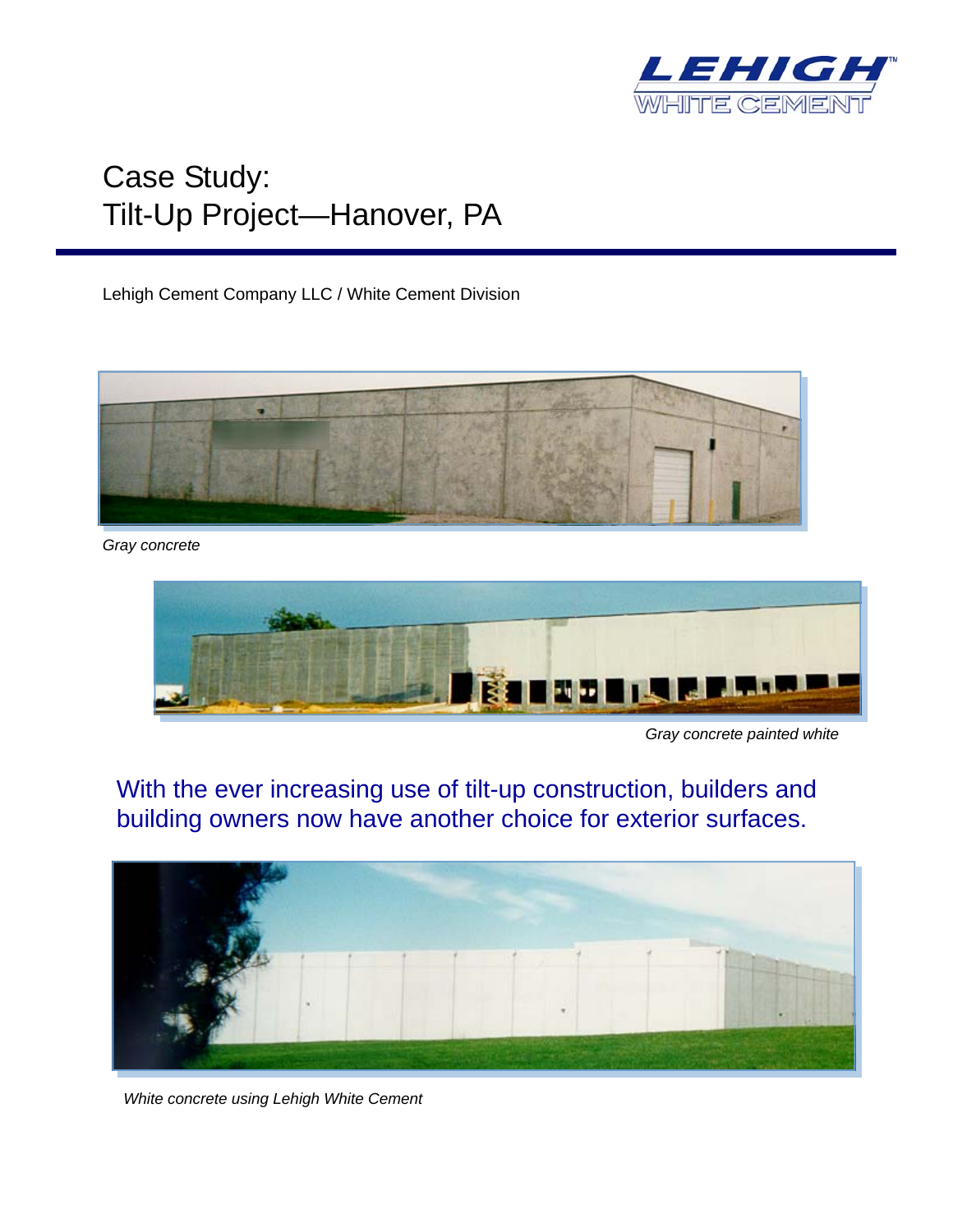

**White Cement Concrete Panels**  The building's footprint is approximately 324 feet by 366 feet or 118,000 square feet.



Tilt-up panels were created using reinforced steel with a white concrete facing mix. The facing mix was sandwiched with Styrofoam insulation and conventional gray concrete.

The panel's cross-section is approximately 3 inches of white concrete facing mix, 3 inches of rigid insulation and 8-1/2 inches structural gray concrete back up.

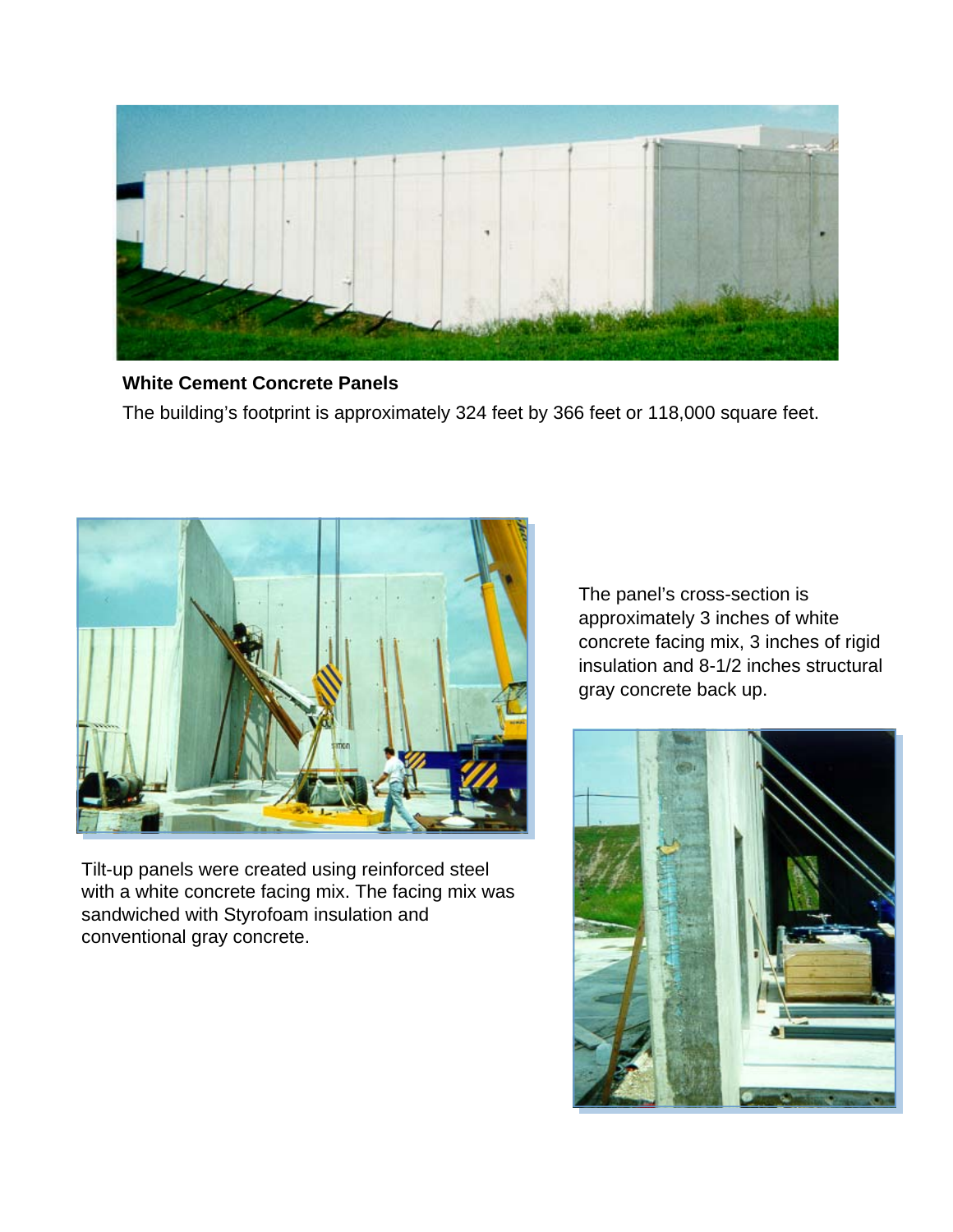This building's cost was \$5,000,000, or **\$42.35 per square foot,** which included \$60,000 for the white concrete, or **\$0.50 per square foot**.



Since the exterior wall area is approximately 58,000 square feet, and with painting costs running between \$0.75 to \$1.50 per square foot, that equates to between

\$ 43,500 to \$87,000 vs. \$60,000 for the white concrete.

Therefore, cast-in-place white concrete is very competitively priced, compared to painting and its ongoing maintenance costs.



*Painting concrete can cost up to \$1.50 per square foot.* 

*White concrete remains white, where as painted concrete may need repainting.*